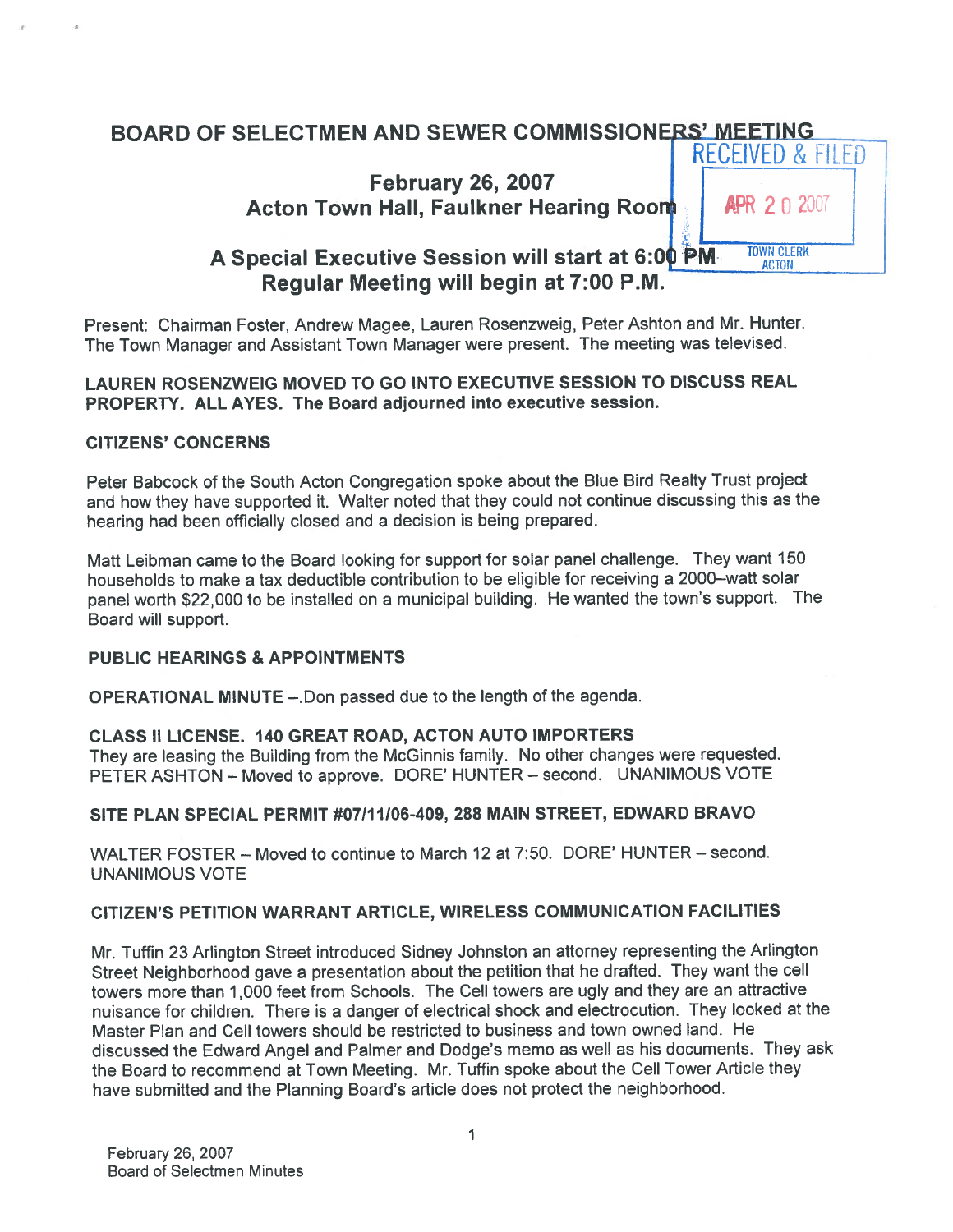Andy commented on the materials that were submitted. Andy spoke to the comment about regulation Section 704. Andy said that gaps don't trump zoning issues.

Dore' noted that this is <sup>a</sup> feel good article and will make some people happy. He does not think this will hold up in court. He feels it may pass at town meeting but was concerned about litigation.

Peter commented that he was sympathetic to this but wanted something crafted to withstand the potential Litigation.

Lauren noted she sat on the Planning Board and sat on several Cell Hearings. She said that the Planning Board has crafted their own which is strong. She said that the Planning Board's article supports the neighborhood protection. She offered to relook at this subject.

Walter echoed the sentiment of the Board and was receptive of amending this some way. Walter asked if we would be the test case and asked Mr. Johnston if he knew of any towns that have had their bylaw challenged. Walter did not want to spend money on litigation.

Jim Monahan commented on the conflict of interest. He was assured that there was none. The Board will defer recommendation until town meeting.

#### ASSESSOR'S OVERSIGHT MEETING

Dave Brown made <sup>a</sup> presentation to the Board of Selectmen about what the Board of Assessor's does with regard to assessments and other items that make up their work load.

Dore' congratulated their staff on their good work with the Veteran's that Dore' has sent down to work with their staff.

Peter asked about the number of abatements, how is that percentage broken up between residential or commercial? David Brown noted it probably is equal.

Lauren echoed the appreciation of staff. Lauren asked about security issues with getting information on line. David Brown explained it is public information excep<sup>t</sup> for Clause 18.

COMMITTEE INTERVIEW, JON BENSON, RECREATION COMMISSION He noted he had been recruited by Matt Lundberg. PETER ASHTON — Move to appoint Mr. Benson. ANDREW MAGEE — second. UNANIMOUS VOTE

#### COMMITTEE INTERVIEW, KAREN JARSKY, RECREATION COMMISSION

Ms. Jarsky wanted to be sure that every one felt there were enoug<sup>h</sup> recreation opportunities in town. She wants to work on fields, and safe convenient <sup>p</sup>lay grounds. PETER ASHTON — Moved to appoint Ms. Jarsky. DORE' HUNTER — second. UNANIMOUS VOTE

#### DESIGN REVIEW GUIDELINES PROPOSAL

Lauren outlined the committee and the tasks they have performed. They are asking for establishment of <sup>a</sup> Design Review Committee made up of <sup>a</sup> varied background for the committee. Peter thanked Lauren and the members who worked on this proposal. Walter was concerned with <sup>a</sup> group to review every site <sup>p</sup>lan. Walter has some questions and the need to outreach to developers.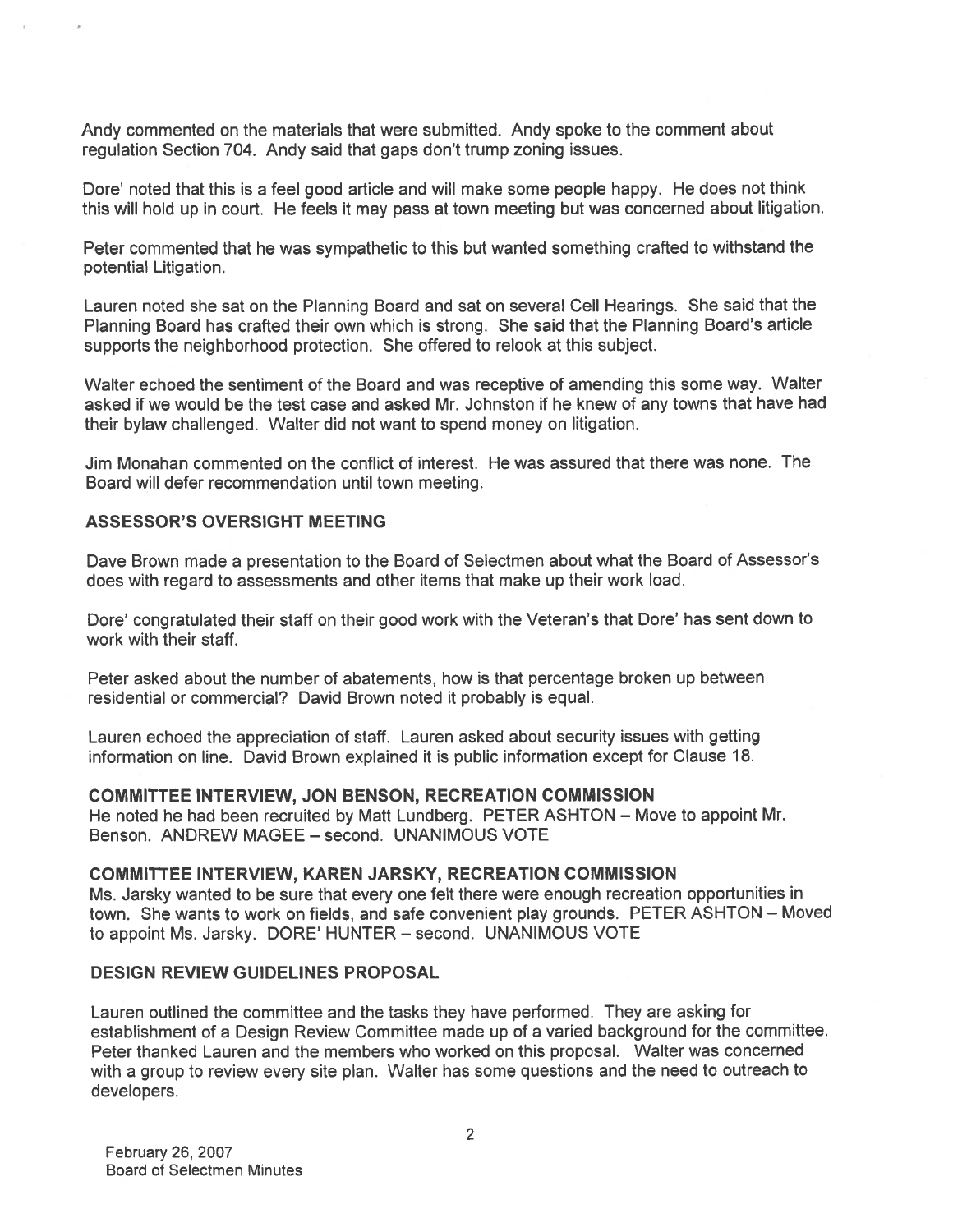Terra spoke about pulling together opinions and provide <sup>a</sup> focal point as to what we want as <sup>a</sup> town.

It was suggested that we have Five full and <sup>2</sup> associates LAUREN ROSENZWEIG — Moved to appoint <sup>a</sup> design review to advise the Board on issues of design and advisory to EQS on commercial site <sup>p</sup>lans and may be made up of people having some of the following background. DORE' HUNTER — second. UNANIMOUS VOTE

## SPECIAL USE PERMIT, #041071031-392, <sup>2</sup> CRAIG ROAD, PEAK PERFORMANCE PARTNERS, REQUEST FOR AMENDMENT

Applicants John Cheuboni and James Buck, are the owners of Anytime Fitness. They have <sup>a</sup> similar facility open in Clinton. It is <sup>a</sup> <sup>24</sup> hour adult gym. They have cameras to review the club activities. The new member gets <sup>a</sup> key card. The usage is of mid nite though <sup>4</sup> am is one or town uses. Walter asked about the Clinton site and if it is the same size as Acton. Clinton has 750 members and is used by 55 or 100 members on <sup>a</sup> winter day

Walter asked about <sup>a</sup> business <sup>p</sup>lan and what you can and can't do. This site is in <sup>a</sup> residential neighborhood. The presen<sup>t</sup> hours of operation came out of the first Special Permit. Walter asked if they had contacted the abutters. Mr. Buck said they have had an open house and sent invitations.

Peter asked about the <sup>24</sup> hour facility, and will there be some one on site? They have someone on site from 11-7, but after that <sup>a</sup> high security key system is used they said not <sup>a</sup> key system is used. Peter disclosed his daughter went to the Peak Performance Partners, but had no concerns about 24 hour facility.

Dote' noted that we are leery of <sup>24</sup> hour operations. He is concerned about people coming all day hours of the day and night near <sup>a</sup> neighborhood. He was surprised that they did not reach out to the neighbors before coming in. Dore' was concerned about the neighbors.

Andy agree<sup>d</sup> with the other Board Members. He felt that it could have been worked out and they could have gone forward with the proposal. It will not happen now, and you need to go through this and come back for <sup>24</sup> hours. Andy said he could suppor<sup>t</sup> the week end usage to 9:00 p.m. Andy asked that they go back to resolve the issues with the neighborhood.

Lauren wanted to hear more from the public. She asked how they monitor multiple usages. They have <sup>a</sup> camera set up outside and inside that can see who comes in each time the key card is used. The keycard records the members name and automatically on <sup>a</sup> computer.

Andy asked about the monitoring, there is no person sitting watching? They replied that they have an emergency necklace, and they can monitor on-line by computer to remote sites. .

Jim Quinn, asked the Board to uphold he <sup>2003</sup> conditions. He asked that only the Craig Road exit and loading dock require the building provide more parking and screening of buildings to mitigate the light going off site on the property. Side walks and crosswalks to have safe travel.

<sup>216</sup> School Street spoke about his work in Denver with <sup>24</sup> hour gyms. The use of the metal bats at Athletes Edge used outside was annoying. They feel they are shouldering impacts. He spoke about cut though off Route 2. The soccer fields, traffic by tenants at Craig Road.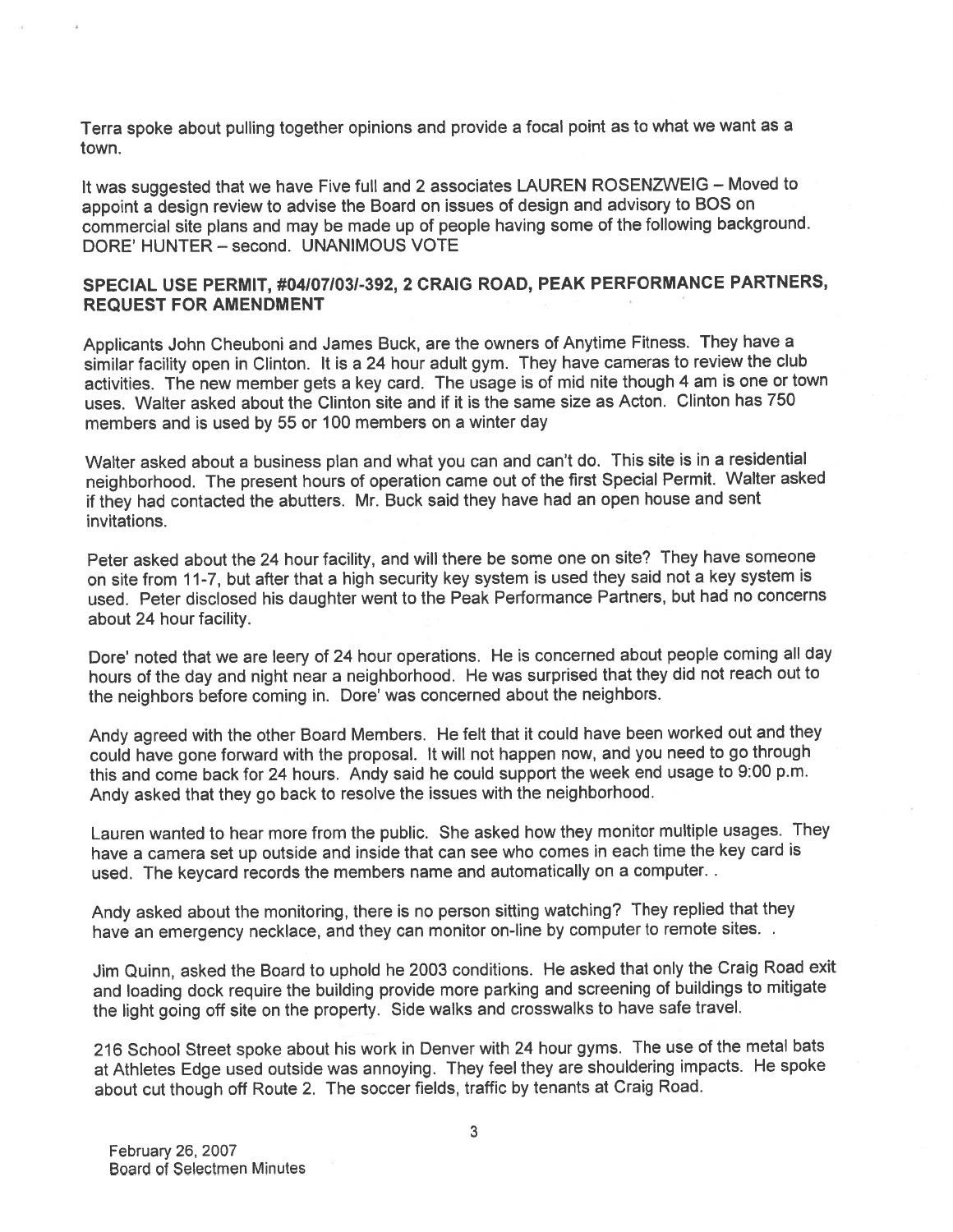Chris living across from the entrance. He said they have been responsive. The 24 hour will change the nature of the neighborhood.

Noah Zarvoulas spoke about his experience. He urge<sup>d</sup> the board to allow the business to remain in Acton.

Ken Cooper — He feels he can suppor<sup>t</sup> the new business

295 — School Street, concerned about traffic and parking.

5 Torrington Lane — Customer of the Edge. He noted that he needs to have the expanded owners. The kids in Acton need <sup>a</sup> <sup>p</sup>lace to go. He suggested making changes to the operation that will allow them to move forward. He feels that we need to work with the neighbors and hoped for <sup>a</sup> compromise to help them out.

Peter Grover said that the Edge has been good neighbors but the expanded hours and extra hours are <sup>a</sup> problem.

Mr. Parquett abutter to the side of the building. He doesn't think the neighborhood should have to suffer for convenience and lifestyle of members.

Mr. Robachard — He supports <sup>a</sup> compromise.

Dan Penney, <sup>286</sup> School Street — He supports the extension of hours. He does not see <sup>a</sup> major impact from the 24 Hour facility. He suggested <sup>a</sup> compromise.

DORE' HUNTER — Moved to continue to March 26 at 7:30 and that the approved hours be followed. LAUREN ROSENZWEIG — second. UNANIMOUS VOTE

#### MORRISON FARM REUSE COMMITTEE REPORT

The Committee made presentation on their report.

Lauren urged the citizens to read the report. She said it will be <sup>a</sup> grea<sup>t</sup> asset to the community.

Andy echoed Lauren's sentiment. Andy did not see <sup>a</sup> constraints map and suggested one be prepared.

Dore' noted Belle Choate's letter. Dore' was concerned that multi use play fields would not happen. We said Farm and Athletic fields at Town Meeting.

Ethan Baxter agrees with the repor<sup>t</sup> and recommendations but was oppose<sup>d</sup> with having prisoners involved with Morrison Farm.

Nancy Gerhard noted she voted for recreation use, and was concerned bout the use of cemetery land for parking.

Brewster Conant spoke about the issues with regard to the cemetery lands.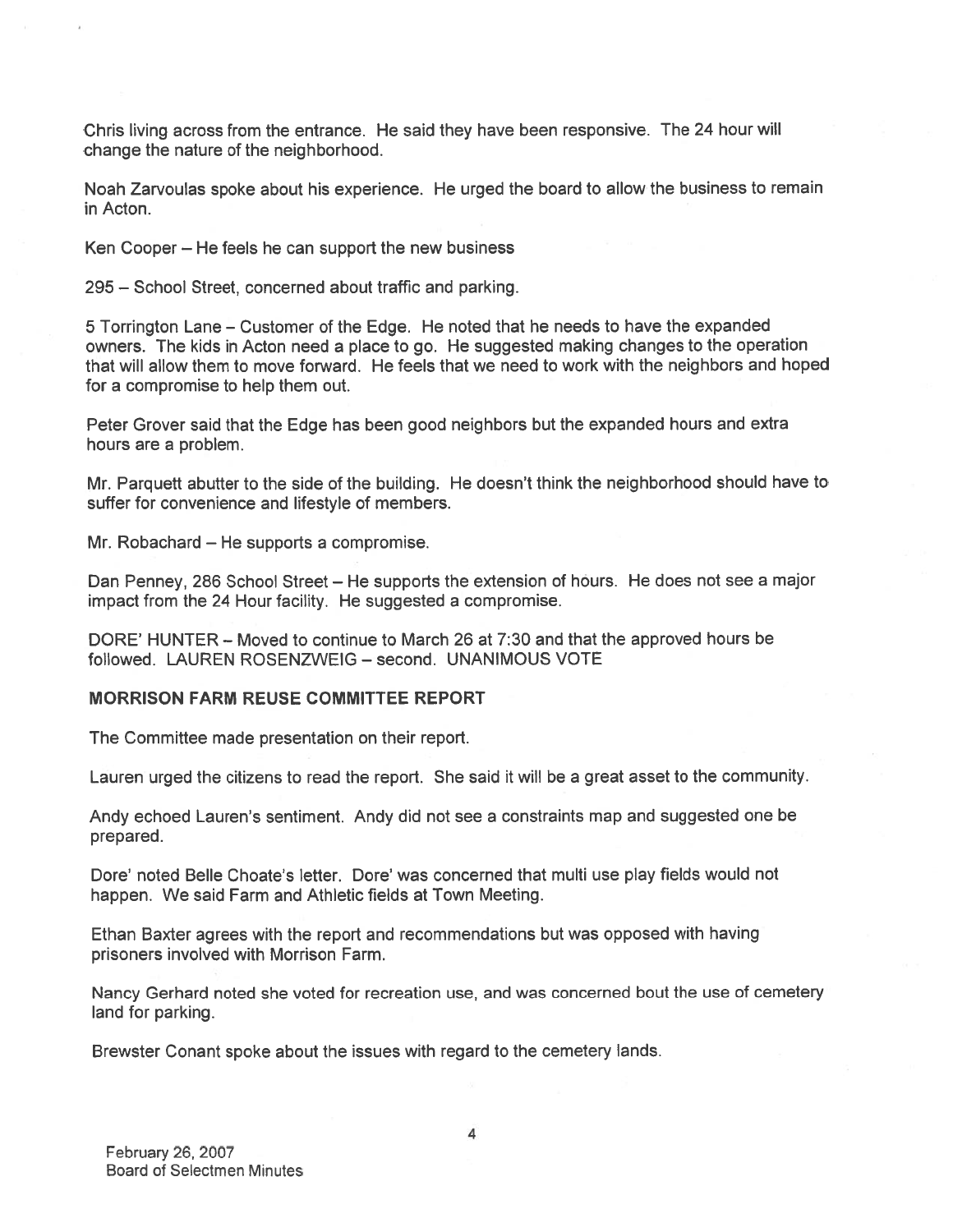#### BUDGET AND WARRANT DISCUSSION

Walter asked if there were any more Articles that should be on consent. He felt articles ZU and ZV should be on Consent. DORE' HUNTER — Moved to have ZU and ZV on as consent. PETER ASHTON- second.

Walter spoke about which items will be carried under the Capital Items.

Don outlined the changes to the <sup>p</sup>lan. They have included library hours and COA person. Fire overtime \$100,000 pu<sup>t</sup> into the highway budget as paving. \$20,000 was pu<sup>t</sup> into Public Celebrations and FinCom reserve fund was eliminated.

Don outlined the need for COA subsidy for the COA van in the amount \$37,000

The Cemetery offset of \$52,000 which leaves us with <sup>a</sup> deficit of \$17,000. Walter said that we cut the \$17,000 from their budget and have them make it up. We should schedule <sup>a</sup> meeting with the Commissioner's to find out how the cemetery operates.

Police go back to budget Sewer to stand alone Voting machines go into budget **BFRT** Side walk Morrison Farm 468 Main Street House N Acton fire station bonding GIS Article Replace car 3 coming from trust funds board of health Compressor and cylinders in an article Auto deliberators go to budget Hayward Road light article COA expansion Articles CPC —East Acton Green MDT budget Front end loader article Master Plan article Generator for DPW in to budget Zeroed the cemetery road ways improvements Bridge Repairs in budget Command Post Technology And two vehicles

DORE' HUNTER - Moved we adopt schedule before us for warrant articles. : LAUREN ROSENZWEIG — second. UNANIMOUS VOTE

Don asked that IT be able to use the Captains vehicle for IT activities. Board had no problem.

WALTER FOSTER -Moved to accep<sup>t</sup> Recommendations. LAUREN ROSENZWEIG — second. UNANIMOUS VOTE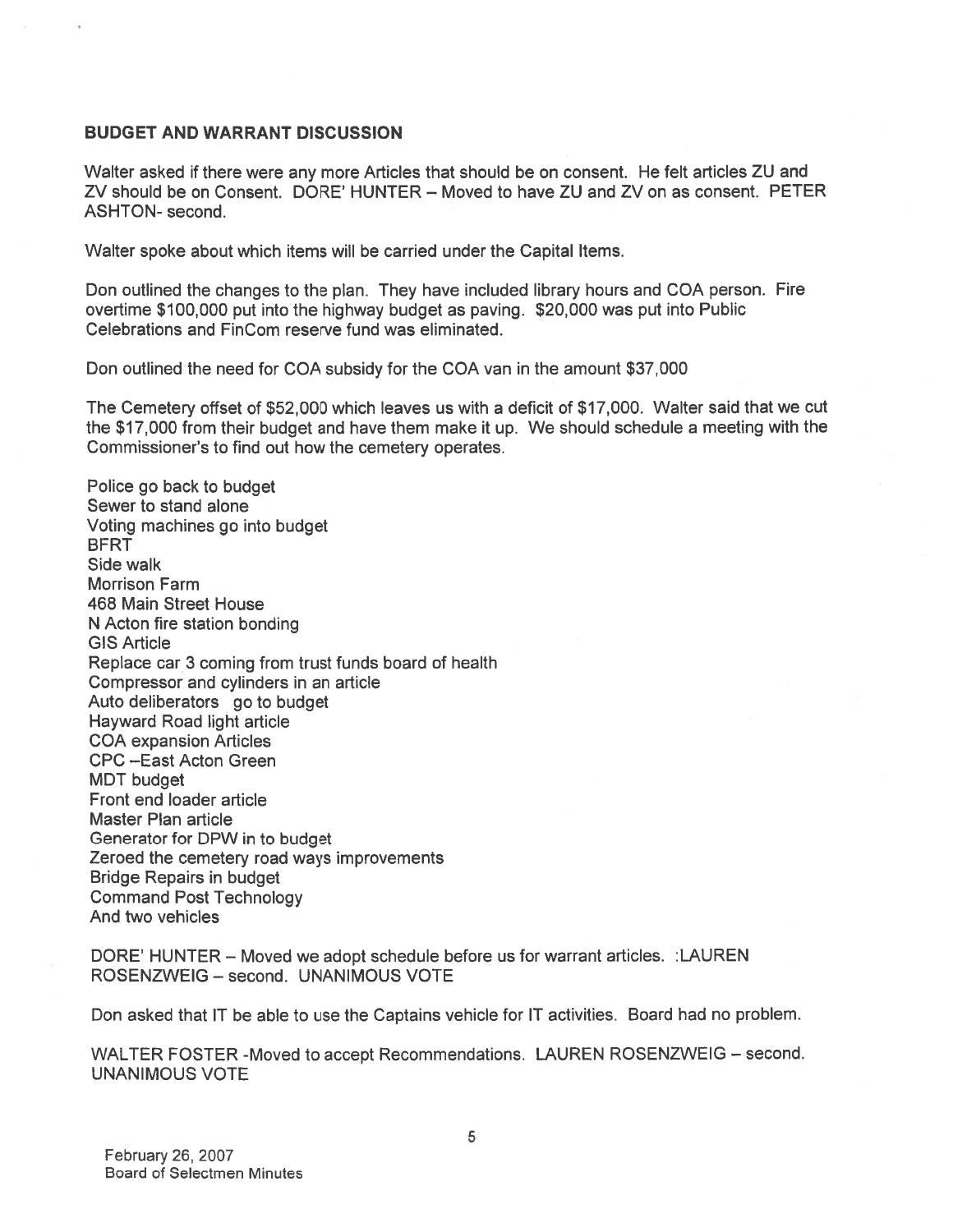## EXECUTIVE SESSION

LAUREN ROSENZWEIG —Moved to go into the second Executive Session for the purpose of discussing Litigation. All AYES. UNANIMOUS All Ayes

Recording Secty Clerk, Board of Selectrfi'en <sup>9</sup> DATE: //z/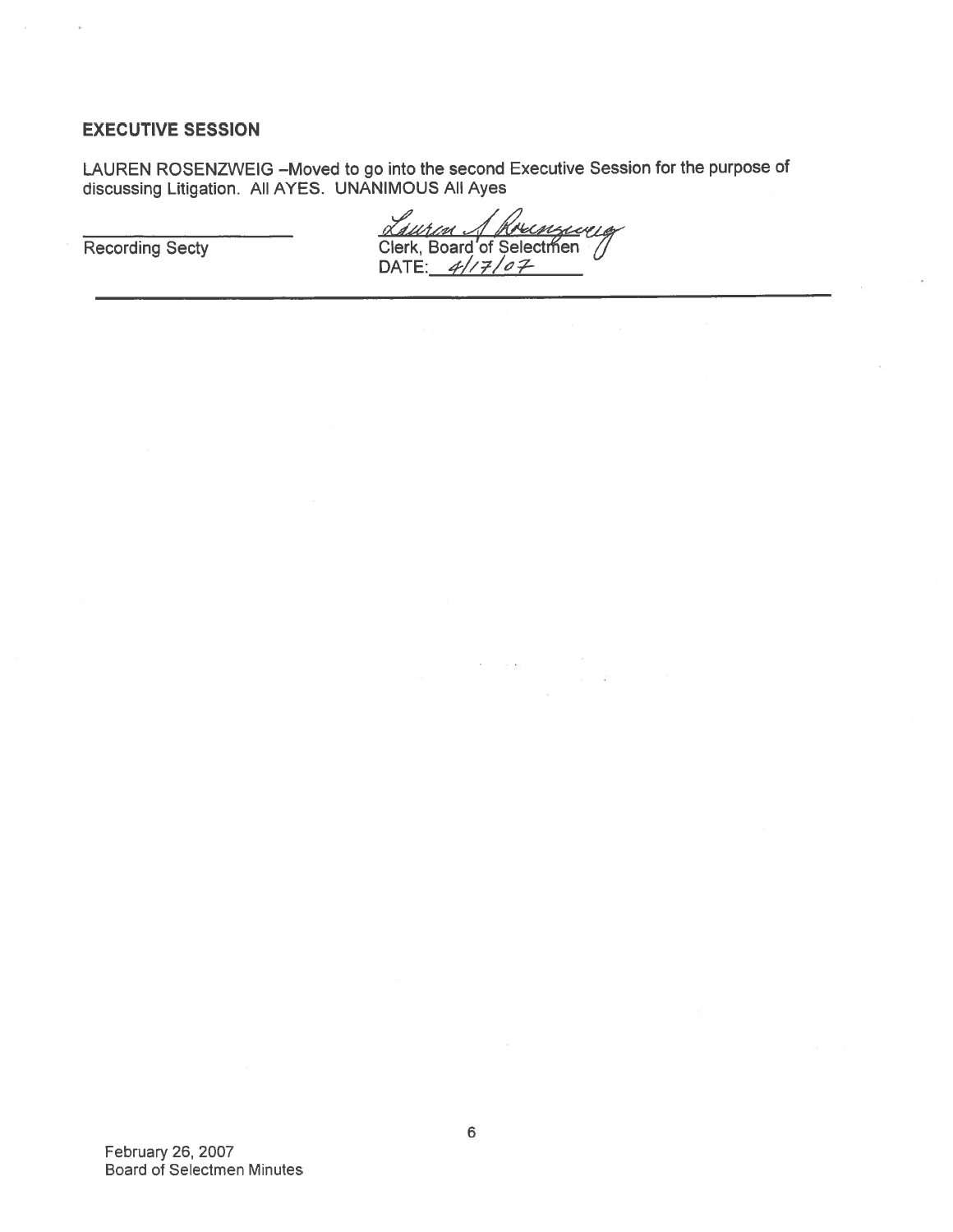### The Board adjourned into Open Session.

Walter spoke about the School Contracts. We have been trying to ge<sup>t</sup> them to ge<sup>t</sup> the contracts at the same time and co-pay reductions. Discuss at another meeting.

Walter spoke about CPC dues of \$2,500 for administrative costs. It was decided to take it out of the municipal budget or CPC Budget.

#### SELECTMEN'S BUSINESS

Lauren spoke about Transportation Advisory work on shuffles wanting to make <sup>a</sup> presentation at Town Meeting

#### CONSENT AGENDA

Andy held 14, and Lauren held <sup>16</sup> Special Permit for the Acton assisted living.

ANDY MAGEE -Moved to accep<sup>t</sup> without <sup>14</sup> and 16. #14 Andy wanted to add <sup>a</sup> comment to the item that it did not address the chromium in the wells. They will be putting in <sup>a</sup> new well with out the packing. He wants to adopt the Water Districts comments with ours. List item in the Water District comments under 3-1 table. DORE' HUNTER —second. UNANIMOUS VOTE.

#16 Lauren wondered if there where any further information about the septic system issues at the Robbins Brook Inn. She just wanted to know if anything is outstanding. The Manager was asked to look into the septic for the next meeting. PETER ASHTON — Moved to approve one unit for occupancy. DORE' HUNTER second, 4-1 Andy Magee No.

DORE' HUNTER - Move that we gran<sup>t</sup> occupancy to two units at duplex at Robbins Brook pending approva<sup>l</sup> of the Building Commissioner. No other permits issued until the fence gets built. They are waiting for the weather the Town Manager to handle. LAUREN ROSENZWEIG -second. 3-1 Andy NO

#### TOWN MANAGER'S REPORT

#### EXECUTIVE SESSION

LAUREN ROSENZWEIG —Moved to go into Executive Session for the purpose of discussing Litigation. All AYES. UNANIMOUS and Land acquisition All Ayes

<u>Lausin V Repenguee</u><br>Clerk, Board of Selectmen

goril 17, 2007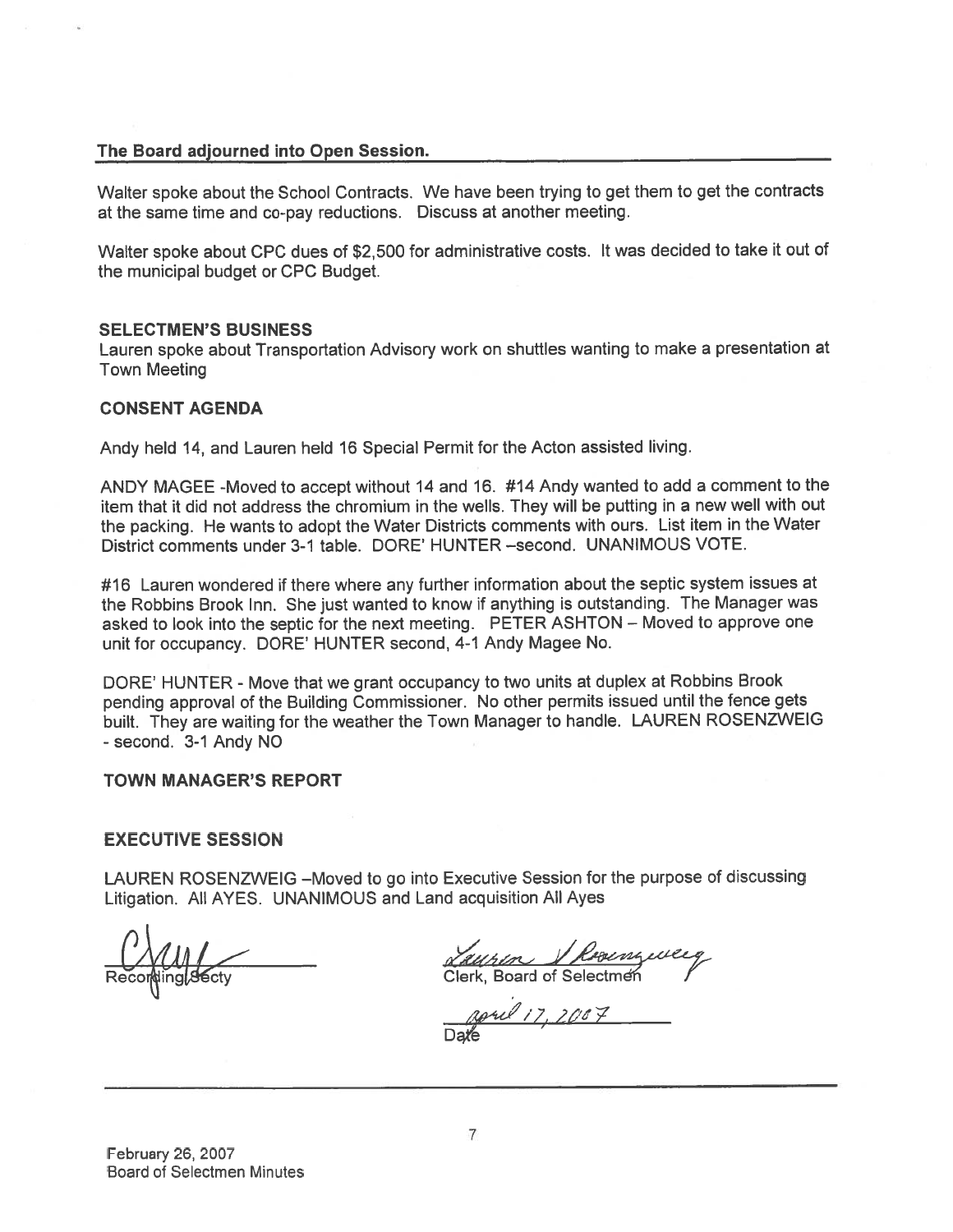# BOARD OF SELECTMEN & SEWER COMMISSIONERS' MEETING AGENDA

# Faulkner Hearing Room, Town Hall February 26, 2007

# Note: The Board of Selectmen will start with <sup>a</sup> Special Executive Session at 6:00 PM. and adjourn to their Regular Meeting at 7:00 PM

I. CITIZENS' CONCERNS

# II. PUBLIC HEARINGS AND APPOINTMENTS

1. 7:15 CLASS II USED CAR DEALER'S LICENSE, <sup>140</sup> GREAT ROAD, GREAT ROAD AUTO IMPORTS

Enclosed <sup>p</sup>lease find materials in the subject regard, for Board consideration.

2. 7:20 SITE PLAN SPECIAL PERMIT, #07/11106-409, <sup>288</sup> MAIN STREET, BRAVO (FOSTER)

The petitioner has requested a further extension of this hearing. Enclosed please find materials in the subject regard, for Board consideration.

3. 7:25 CITIZEN'S PETITION WARRANT ARTICLE, WIRELESS COMMUNICATION FACILITIES

Representatives of the Citizen's Petition Warrant Article will be in to discuss their Article with the Board. Enclosed <sup>p</sup>lease find materials in the subject regard, for Board consideration.

- 4. 7:45 ASSESSORS OVERSIGHT MEETING No Materials Enclosed
- 5. 8:00 COMMITTEE INTERVIEW, RECREATION COMMISSION, JON BENSON Enclosed <sup>p</sup>lease find materials in the subject regard, for Board consideration.
- 6. 8:10 COMMITTEE INTERVIEW, RECREATION COMMISSION, KAREN M. JARSKY Enclosed <sup>p</sup>lease find materials in the subject regard, for Board consideration.

# 7. 8:20 DESIGN REVIEW GUIDELINES PROPOSAL Enclosed <sup>p</sup>lease find materials in the subject regard, for Board consideration.

- 8. 8:40 SPECIAL USE PERMIT #04107/03-391, <sup>2</sup> CRAIG ROAD, PEAK PERFORMANCE PARTNERS, REQUEST FOR AMENDMENT Enclosed <sup>p</sup>lease find materials in the subject regard, for Board consideration
- 9. 9:05 MORRISON FARM REUSE COMMITTEE REPORT Enclosed <sup>p</sup>lease find materials in the subject regard, for Board consideration.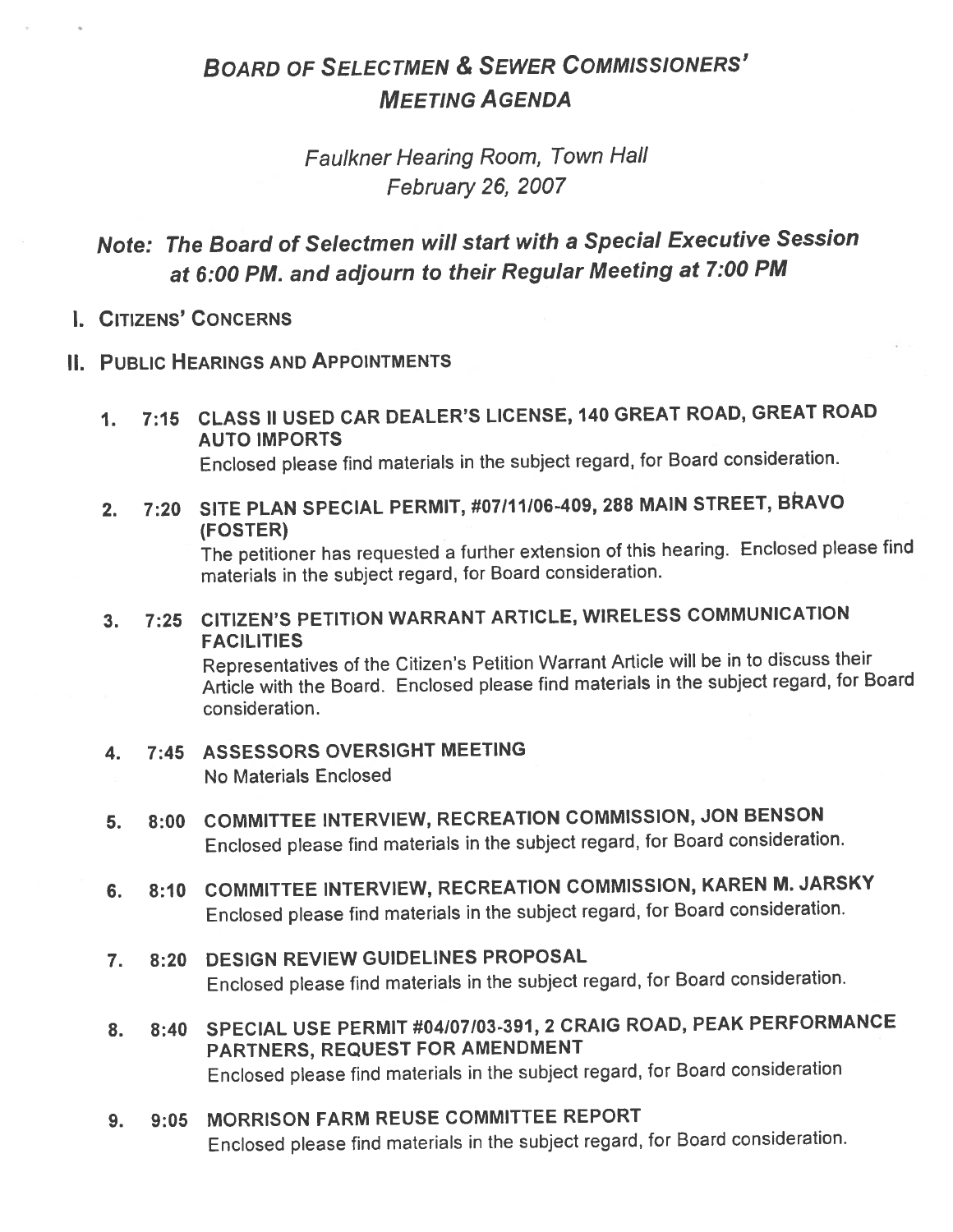# III. SELECTMEN'S BUSINESS

 $\mu$  =  $10^{\circ}$ 

10. BUDGET AND WARRANT DISCUSSION

Enclosed <sup>p</sup>lease find materials in the subject regard, for Board consideration.

11. OTHER BUSINESS

# IV. CONSENT AGENDA

- 12. FIRE/EMT ADVISORY TASK GROUP APPOINTMENTS Enclosed <sup>p</sup>lease find materials in the subject regard, for Board consideration.
- 13. FEE WAIVER REQUEST, NARA PARK, AMERICAN CANCER SOCIETY RELAY FOR LIFE

Enclosed <sup>p</sup>lease find materials in the subject regard, for Board consideration.

14. DRAFT REVIEW COMMENTS, W.R. GRACE NORTHEAST AREA GROUNDWATER PRE DESIGN WORK PLAN

Enclosed <sup>p</sup>lease find materials in the subject regard, for Board consideration.

- 15. LAND DISPOSITION, <sup>74</sup> RIVER STREET, HABITAT FOR HUMANITY Enclosed <sup>p</sup>lease find materials in the subject regard, for Board consideration.
- 16. SITE PLAN SPECIAL PERMIT #11/18/98-366 PHASE II, ACTON ASSISTED LIVING, LLC (ASHTON) Enclosed <sup>p</sup>lease find materials in the subject regard, for Board consideration.
- 17. SITE PLAN SPECIAL PERMIT AND & SPECIAL USE PERMIT #09124198-366, <sup>4</sup> HIGH STREET, AMENDED DECISION Enclosed <sup>p</sup>lease find materials in the subject regard, for Board consideration
- 1\$. COMMITTEE APPOINTMENT, COUNCIL ON AGING, MIKE GOWING, ASSOCIATE MEMBER, TERM TO EXPIRE 6/30/07 Enclosed <sup>p</sup>lease find materials in the subject regard, for Board consideration
- 19. ONE DAY UQUOR LICENSE REQUEST, ACTON BARN COOPERATIVE, INC. Enclosed <sup>p</sup>lease find materials in the subject regard, for Board consideration
- 20. ONE DAY LIQUOR LICENSE REQUEST, PROFESSIONAL BARTENDING SERVICE, INC. Enclosed <sup>p</sup>lease find materials in the subject regard, for Board consideration
- 21. ACCEPT GIFT, WEST ACTON CITIZENS' LIBRARY Enclosed <sup>p</sup>lease find <sup>a</sup> <sup>g</sup>ift of \$792.00 from the Citizens' Library Auxiliary to be used for Tot Time, for Board consideration.
- V. TOWN MANAGER'S REPORT